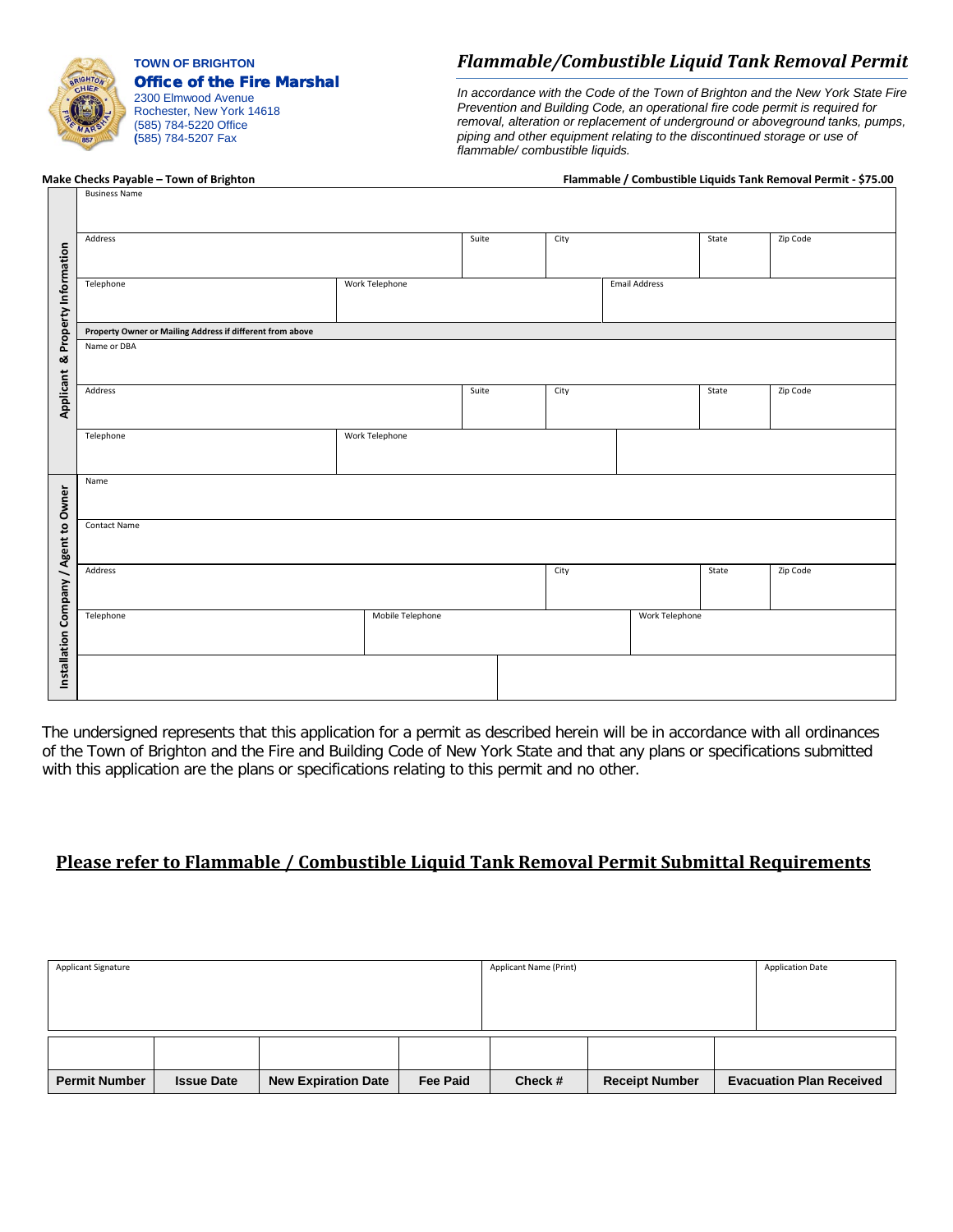# **Flammable / Combustible Liquids Tank Removal**

#### **Purpose**

The purpose of this document is to specify the requirements necessary for abandonment of flammable liquid tanks within the Town of Brighton.

#### **Scope**

The information detailed below is required for all tanks. A permit from the Office of the Fire Marshal is required. The applicant shall obtain a permit not later than 3:00 p.m. on the last working day prior to the proposed date of abandonment or removal; and in no case shall be less than twenty-four hours prior to proceeding with operations.

Underground storage tank removal operations shall conform to the Fire Code of New York State - 2010, NFPA 30, Flammable and Combustible Liquids Code and the Codes of the Town of Brighton

This guide does not replace, nor supersede any codes and/or ordinances adopted by the Town of Brighton, or determinations and positions of the Chief Fire Marshal.

# **Removal Requirements**

Prior to abandonment or removal of underground tanks, the applicant shall prepare the tank by completing the following:

The area of tank removal shall be barricaded a minimum of 50 feet from the edge of the tank excavation.

Provide two 20-BC portable fire extinguishers within 50 feet of the tank excavation site.

"No smoking" signs shall be posted and readily visible.

All flammable or combustible liquids shall be pumped /removed from the tanks prior to removal from the ground and all connecting piping and/or distribution lines shall be removed. Piping will not be permitted to be abandoned in place.

Tanks shall not be cut without the express approval of the Office of the Fire Marshal prior to cutting.

## **Abandonment and status of tanks**

1. Notwithstanding the time schedules stipulated, tanks taken out of service shall be removed or safeguarded in accordance with 2010 Fire Code Of New York State (FCNYS) Section 3404.2.13, and nationally recognized standards.

2. Underground tanks temporarily out of service shall have the fill line, gauge opening, vapor return and pump connection secure against tampering. Vent lines shall remain open and shall be maintained in accordance with FCNYS 3404.2.7.3 and 3404.2.7.4.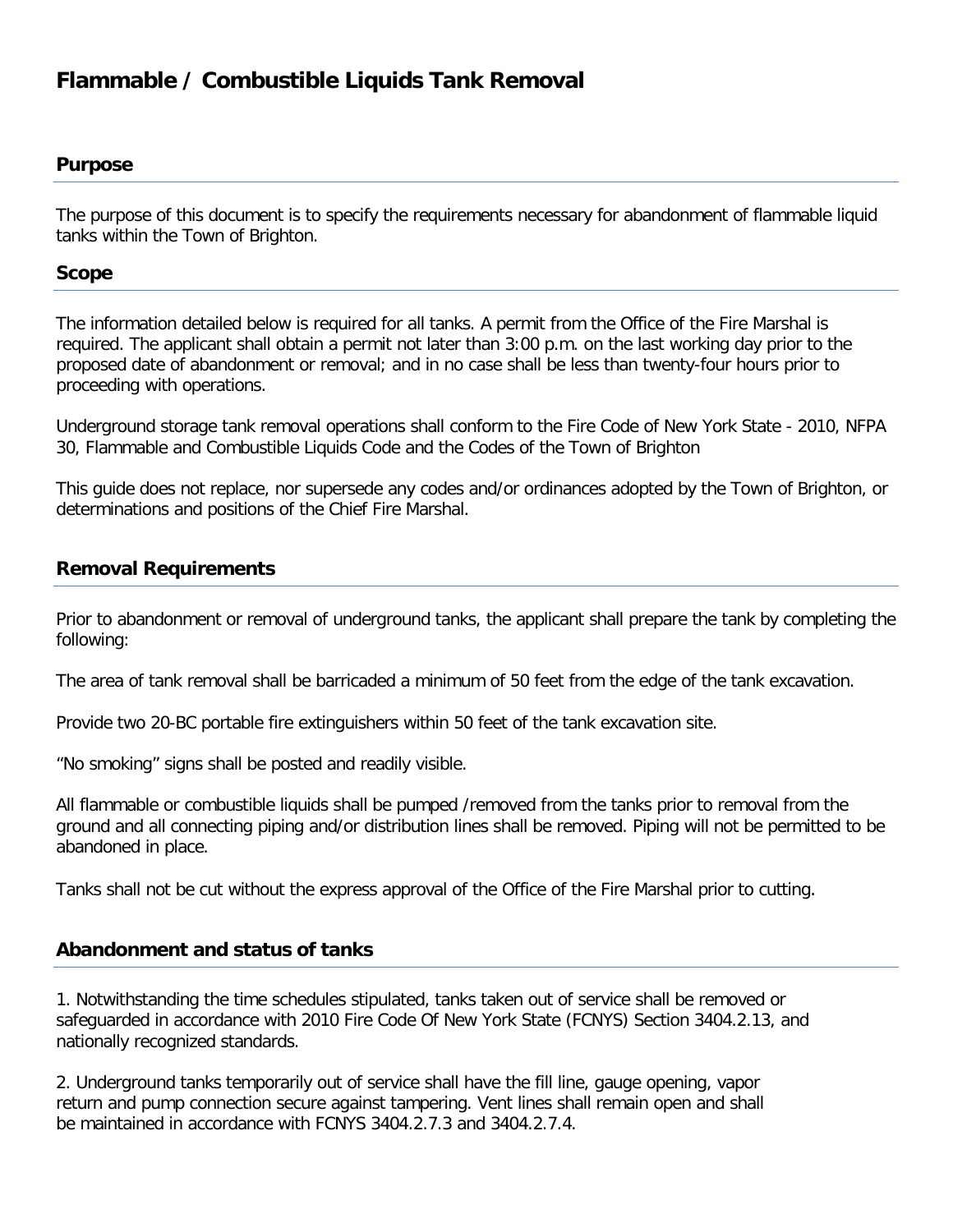3. Underground tanks placed not used for a period of 90 days shall be safeguarded in accordance with all the following or be removed in accordance with FCNYS 3404.2.14:

a. Flammable or combustible liquids shall be removed from the tank.

b. All piping, including fill line, gauge opening, vapor return and pump connection, shall be capped or plugged and secured from tampering.

c. Vent lines shall remain open and be maintained in accordance with FCNYS 3404.2.7.3 and 3404.2.7.4.

4. Underground tanks that have been out of service for a period of one year shall be removed from the ground in accordance with FCNYS 3404.2.14 or abandoned in place in accordance with 3404.2.13.1.4.

5. Tanks abandoned in place shall be as follows:

- a. Flammable or combustible liquids shall be removed from the tank and connected piping.
- b. The suction, inlet, gauge, vapor return and vapor lines shall be disconnected.
- c. The tank shall be filled completely with an approved inert solid material.

Exception: Residential heating oil tanks of 1,100 gallons or less, provided the fill line is permanently removed to a point below grade to prevent refilling of the tank.

- d. Remaining underground piping shall be capped or plugged.
- e. A record of tank size, location and date of abandonment shall be retained.

f. All exterior above-grade fill piping shall be permanently removed when tanks are abandoned or removed.

## **Removal of underground and aboveground tanks**

- 1. Flammable and combustible liquids shall be removed from the tank and connected piping.
- 2. Piping at tank openings that is not used further shall be disconnected.
- 3. Piping shall be removed from the ground.

Exception: Piping is allowed to be abandoned in place where the fire code official determines that removal is not practical. Abandoned piping shall be capped and safeguarded as required by the fire code official.

4. Tank openings shall be capped or plugged, leaving a 1/8" to 1/4" diameter opening for pressure equalization.

5. The tanks shall be purged of vapor and made inert to remove all residual oxygen prior to removal. Office of the Fire Marshal allows the following vapor removal methods.

a. Prior to tank removal, all tank openings shall be secured and the tanks shall be purged with dry ice at a ratio of 2 lbs. for every 100 gallons of tank capacity,

b. Carbon Dioxide (CO2) or Nitrogen (N2) Method: One cubic foot CO2 or N2 per gallon of tank capacity. Triple grounding shall be used with compressed cylinders. The cylinder hose shall fit into a non-conductive plug, and will not be allowed to dangle into the UST.

6. All exterior above-grade fill and vent piping shall be permanently removed.

Exception: Piping associated with bulk plants, terminal facilities and refineries.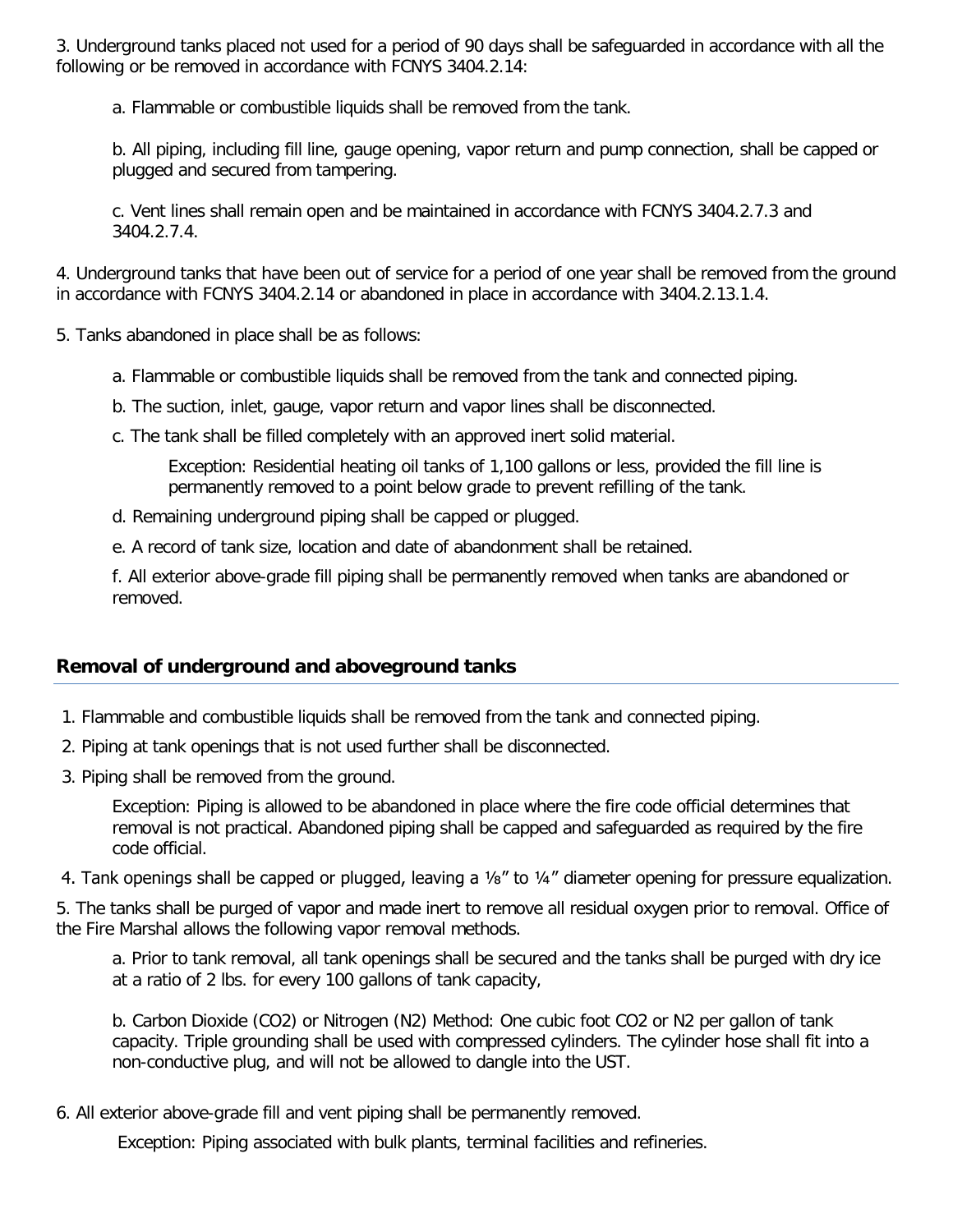7. Tanks shall be disposed of in accordance with federal, state and local regulations.

a. The tank shall be marked with spray paint and shall include the Town of Brighton - Office of the Fire Marshal permit number and the initials  $(T.O.B.F.M. # XXXX)$ 

b. The tank shall be placed on the truck, with openings at the top, and be removed from the Town of Brighton immediately.

Any other method or removal or abandonment of underground tanks shall have the approval of the Office of the Fire Marshal, prior to commencement of work.

If the tanks are to be triple rinsed/washed, all rinseate liquid shall be disposed of in an approved manner.

Prior to tank removal from the ground, both Oxygen and LEL measurements shall be taken using a hydrocarbon meter and shall be verified and approved by the field inspector. Tank removal will not be permitted until the Oxygen level is less than 5% and the atmosphere is less than 10% of the LEL.

The tanks shall be disposed of in accordance with federal and state regulations. Copies of the destination shipping papers and identification of each tank removed shall be provided to the Office of the Fire Marshal, if requested at the time of the removal.

Office of the Fire Marshal may approve alternate methods and material as needed. To facilitate the permitting and inspection processes, please refer to the information listed below.

## **Permitting Requirements**

Provide a written description of the tank removal operations.

Site plan drawings of the existing site location and conditions, to include; including.

- a. All buildings and structures.
- b. Fire lanes and fire hydrants.
- c. Location of tanks with regards to the above.

Drawings shall be submitted for review and approval, **PRIOR** to removal. Drawings shall be generated by the installing company specific to the removal operation. Drawings shall show plan view and other pertinent information.

#### **General Submittal Requirements**

Each submittal shall have a completed Town of Brighton - Office of the Fire Marshal Plan Review/Permit Application.

Plans approved by the Office of the Fire Marshal give authorization for construction / removal.

Final approvals may be subject to field verification. Any approval issued by the Office of the Fire Marshal does not release the contractor or property owner from the responsibility of full compliance with all applicable codes and ordinances relating to the construction project.

All installations must concur with the approved plans. Any deviation from the approved plans requires a resubmittal to the Office of the Fire Marshal. Installation, fabrication or otherwise construction of the system is prohibited without approved plans and permit.

All fire marshal inspection forms and permits shall be kept in a permit packet on the job site until final inspection.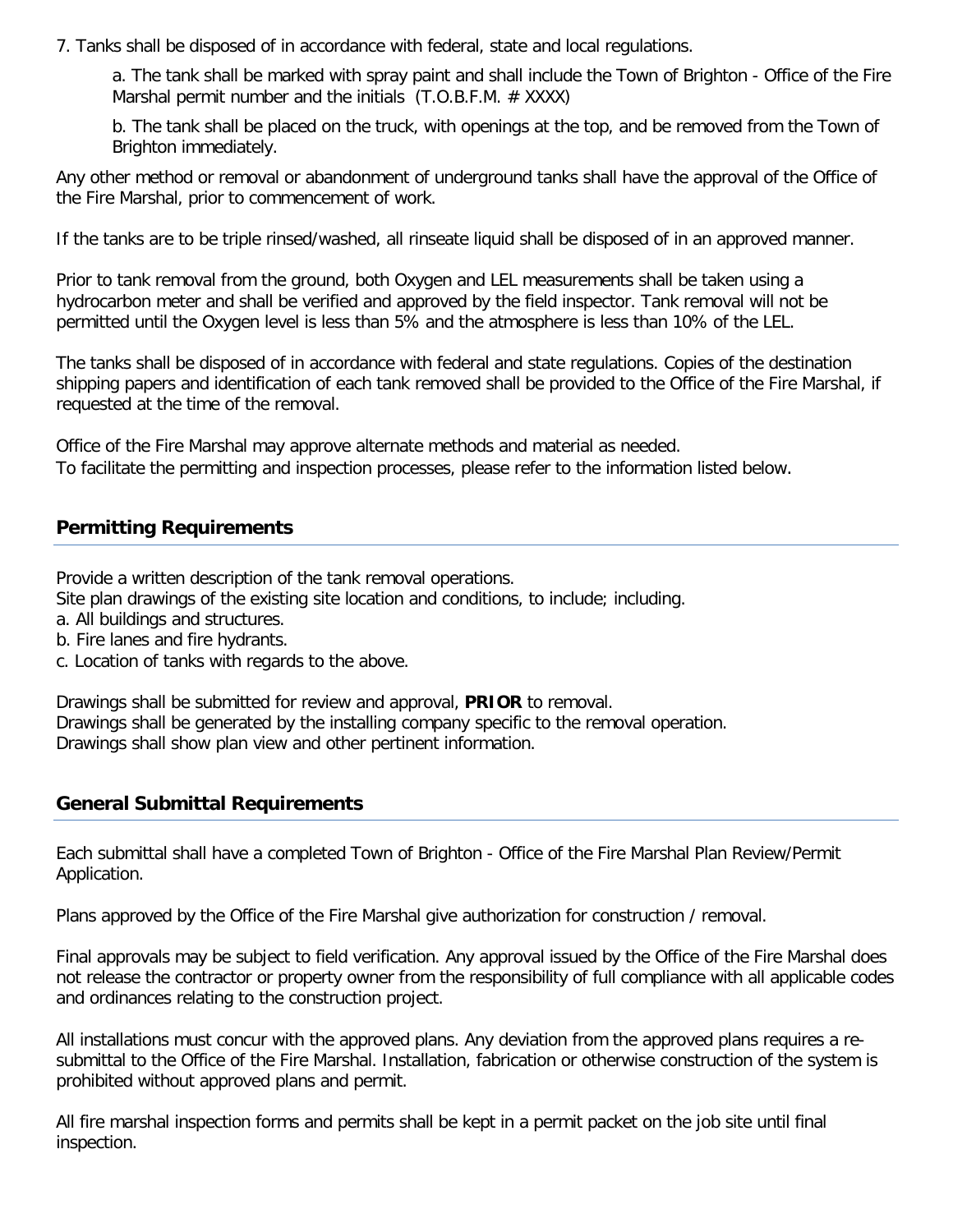This office does not review or approve site specific health and safety plans for adequacy, accuracy, or completeness. Compliance with all applicable worker health and safety regulations, including implementation of the site safety plan, is the responsibility of the owner and contractor.

The contractor shall be responsible for the cleanup of any spills or soil contamination and abatement of the same per state and federal requirements. Copies of all documents for the final soil testing results, and the tank destination shall be provided to the Office of the Fire Marshal when completed.